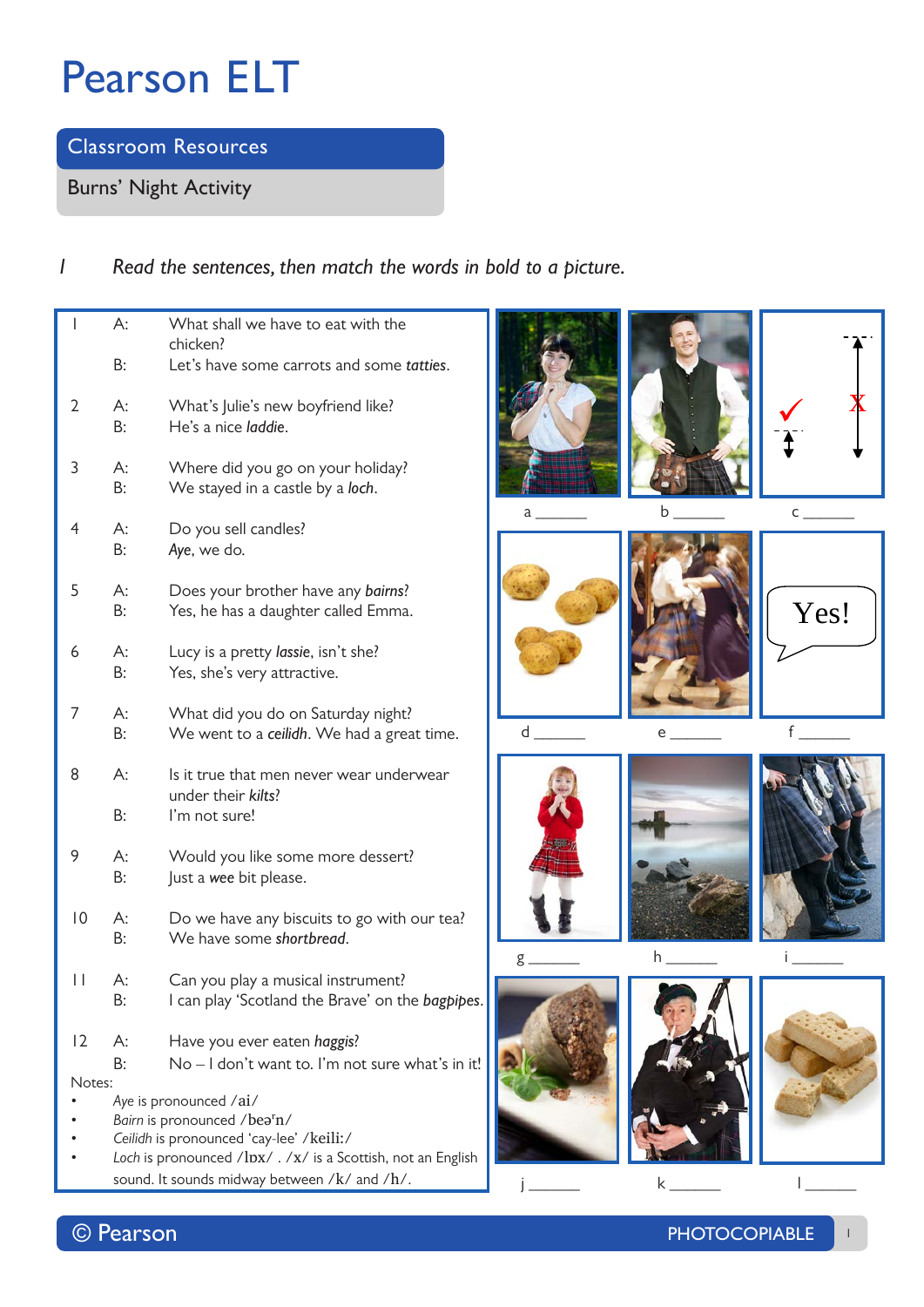**Classroom Resources**

**Burns' Night Activity**

*2 Read about Burns Night. Complete the spaces with a word from part 1. You may use a word twice, and you may not need all the words.* 

## **Burns' Night**

Burns' Night is a celebration of the Scottish poet Robert ('Rabbie') Burns, who lived between 1759 and 1796. Many Scottish people hold a Burns' Supper on 25th January, the poet's birthday. Everyone is welcome at a Burns' Supper; men, women and (a) \_\_\_\_. Most people, both men and women, wear the traditional Scottish dress, the (b)  $\qquad \qquad$ .

First of all, the guests say the Selkirk Grace, a well-known prayer of thanksgiving written by Robert Burns.

The guests are served 'cock-a-leekie' (chicken and leek) soup as a starter. Then it's time for the main course – this is always  $(c)$ , served with 'neeps' (parsnips) and (d) \_\_\_\_\_. The (e) \_\_\_\_\_ is carried into the room by the cook, while someone plays the (f)  $\qquad \qquad$  . Often, someone recites Burns' famous poem: 'Ode to a Haggis'.

There will also be a traditional Scottish dessert followed by coffee and (g) \_\_\_\_\_. People may also enjoy a (h) \_\_\_ drop of Scotch whisky!

After the meal, there are a number of speeches. The first speech toasts Burns and his poetry. Then, a male guest will make a speech to thank the women in the room. This is called the 'Toast to the (i) \_\_\_\_.' After this, a female guest will reply by toasting the (j) \_\_\_\_. These toasts are funny, but not too impolite.

After the speeches, there may be more poetry readings. Often, people join hands and sing 'Auld Lang Syne' – another of Burns' poems, which remembers old friends and old times. Sometimes, after the formal dinner, there is a  $(k)$  \_\_\_\_\_ where everyone can dance.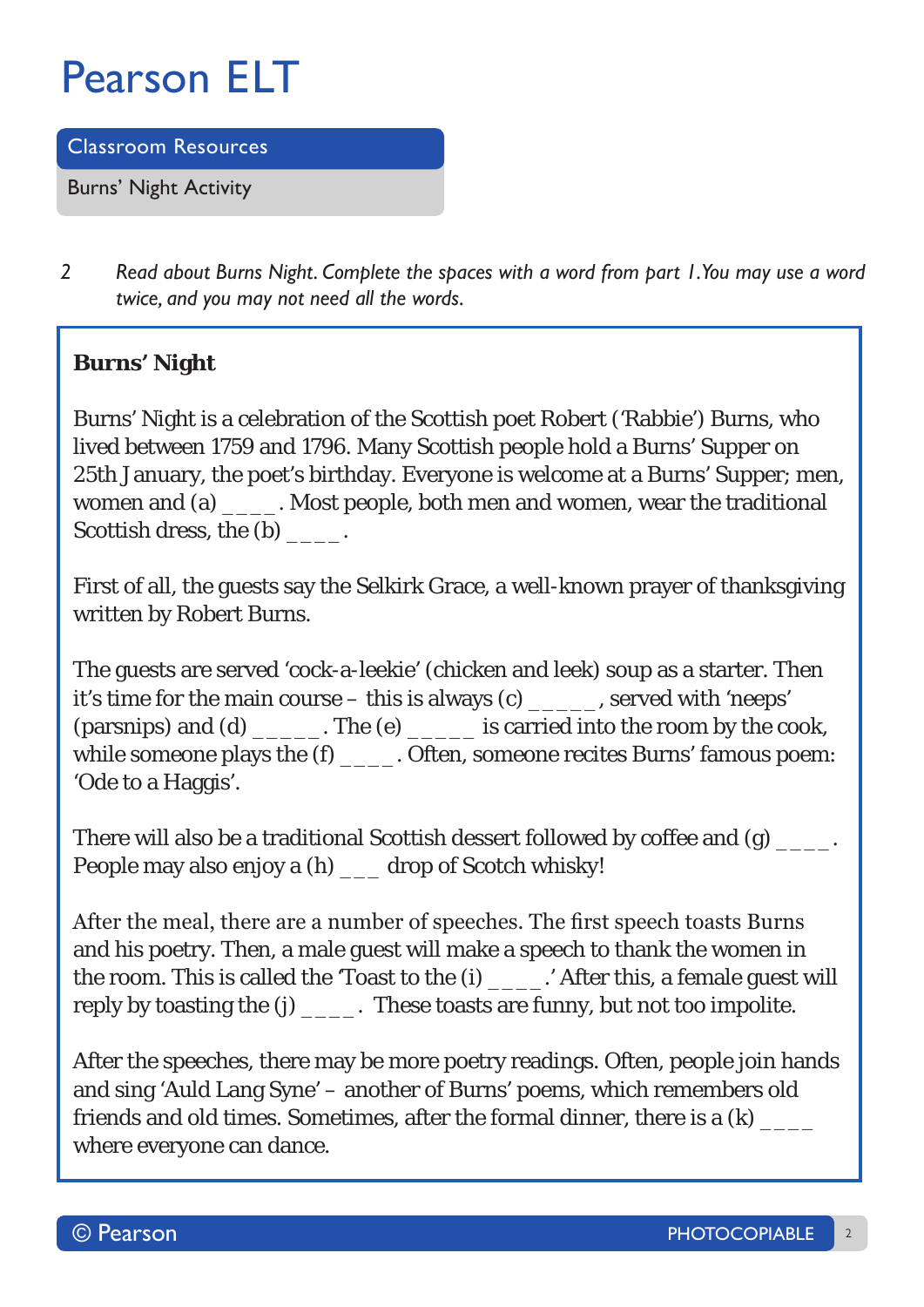### **Classroom Resources**

**Burns' Night Activity**

*3 Skim the three poems and their English translations. Give them their titles: '***The Selkirk Grace'***, '***Ode to a Haggis'** *and '***Auld Lang Syne'.**

### Original Scots Version

Fair fa' your honest, sonsie face, Great chieftain o' the puddin-race! Aboon them a' ye tak your place, Painch, tripe, or thairm: Weel are ye wordy o' a grace As lang's my arm.

b \_\_\_\_\_\_\_\_\_\_\_\_\_\_\_\_\_\_\_\_\_\_\_\_\_\_\_\_\_\_\_

Should auld acquaintance be forgot, and never brought to mind? Should auld acquaintance be forgot, and auld lang syne?

For auld lang syne, my jo, for auld lang syne, we'll tak a cup o' kindness yet, for auld lang syne.

 $c \fbox{1}$ 

Some hae meat and canna eat, And some wad eat that want it; But we hae meat, and we can eat, And sae let the Lord be thankit.

### **Glossary**

jolly = happy tripe / intestines = the stomach / the digestive system chieftan = boss worthy = deserving  $pudding = a hot food, sweet or savoiry, containing flour < acquaintance = friends$  $race = a$  group of people with similar physical characteristics the Lord = God

English Translation

*Fair and full is your honest, jolly face, Great chieftain of the pudding race! Above them all you take your place, Stomach, tripe, or intestines: Well are you worthy of a grace As long as my arm.*

*Should old acquaintances be forgotten, and never brought to mind ? Should old acquaintances be forgotten, and old times?*

*For old times, my dear, for old times, we'll take a cup of kindness yet, for old times.*

*Some have meat and cannot eat, Some cannot eat that want it; But we have meat and we can eat, And so let the Lord be thanked.*

| × |
|---|
|   |
|   |

| 4 |  | Complete the Scots-English dictionary by finding translations in the poems. |  |  |  |  |  |  |
|---|--|-----------------------------------------------------------------------------|--|--|--|--|--|--|
|---|--|-----------------------------------------------------------------------------|--|--|--|--|--|--|

| <b>Scots</b> | <b>English</b> |
|--------------|----------------|
| aboon        |                |
| painch       |                |
|              | intestines     |
|              | well           |
| word         |                |
|              | long           |

| <b>Scots</b>   | <b>English</b> |
|----------------|----------------|
| auld           |                |
| auld lang syne |                |
|                | take           |
|                | have           |
|                | cannot         |
| sae            |                |